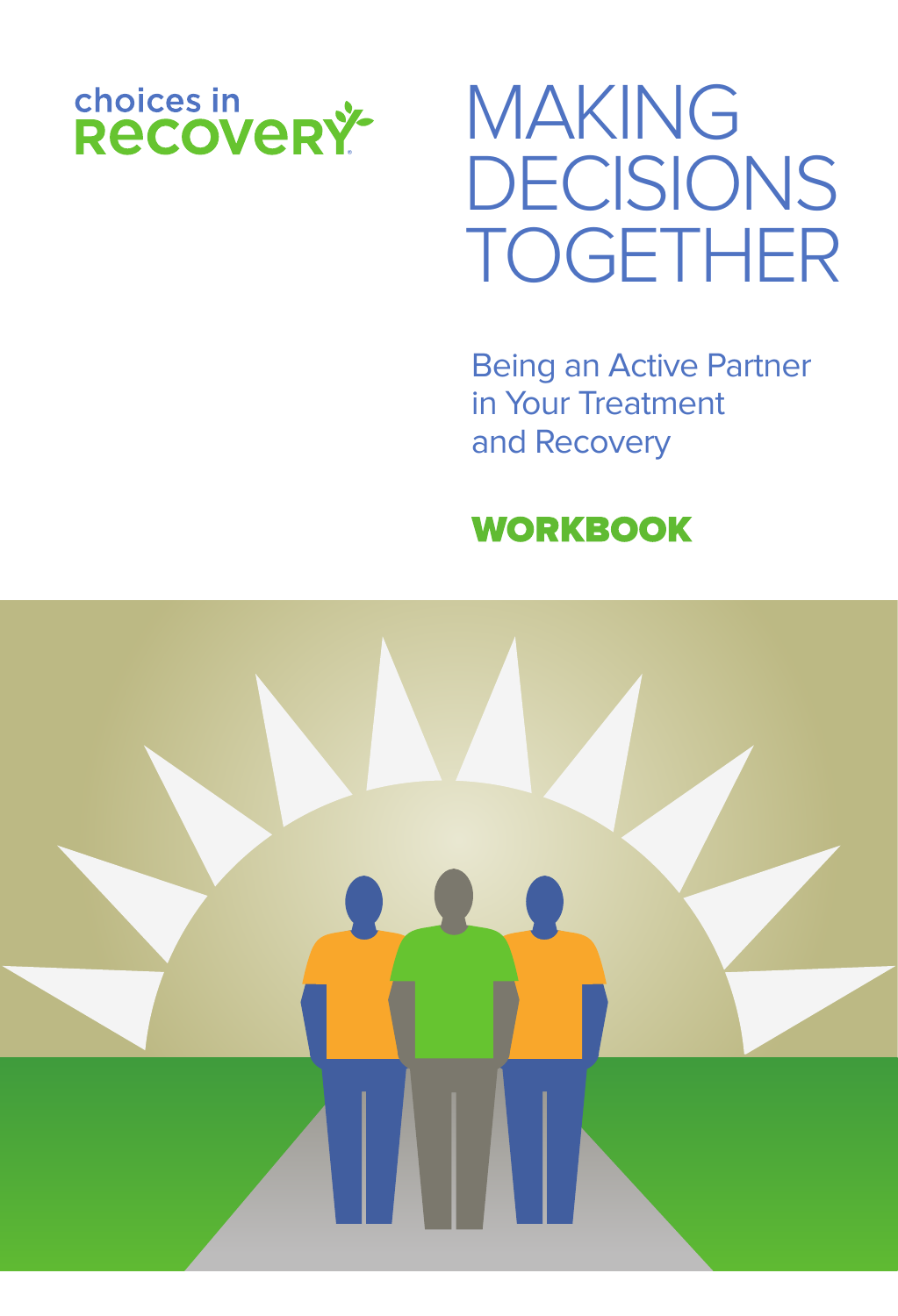## The Journey of Mental Health Recovery



Mental health recovery is a lifelong journey. There are ups and downs and twists and turns along the way, but it's important to be hopeful.

You are not alone. Many people living with a mental health condition are active in their recovery, receive help from people known as their **support network**, and are able to live productive and fulfilling lives.

Mental health recovery is an ongoing process, not a single outcome. Each person's recovery experience is unique, and by making a personalized, inclusive plan for managing a mental health condition, a person has the best chance of living a meaningful life.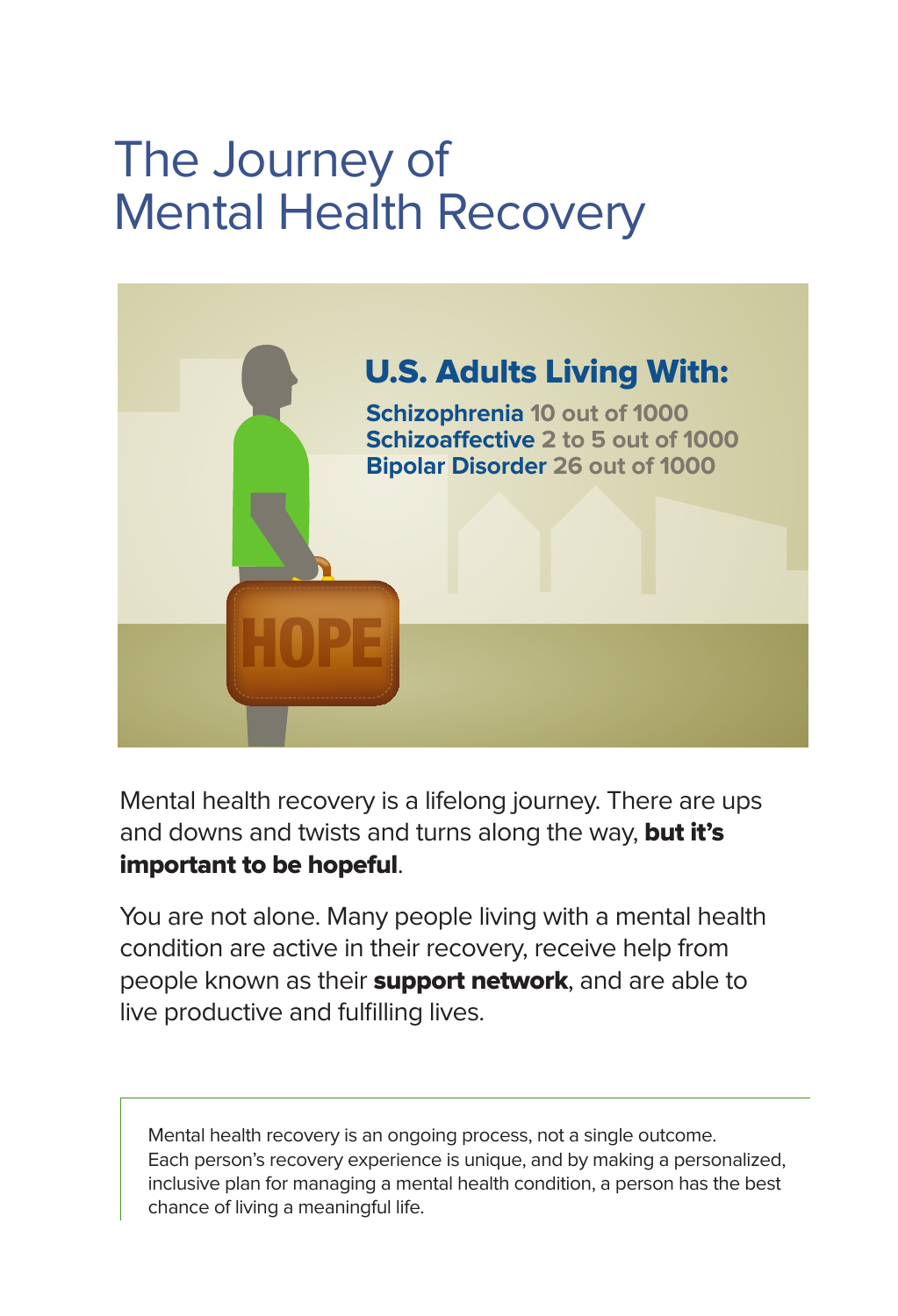## Making Decisions Together

If you are healthy and you want to, you can be involved in making decisions about your treatment, wellness, and recovery. This works best if both you and your healthcare professional are able to partner and have a spirit of teamwork.

Being active in treatment and recovery decisions and making decisions together are based on having an open and honest relationship with your healthcare professional. It is a respectful exchange of information between two experts.

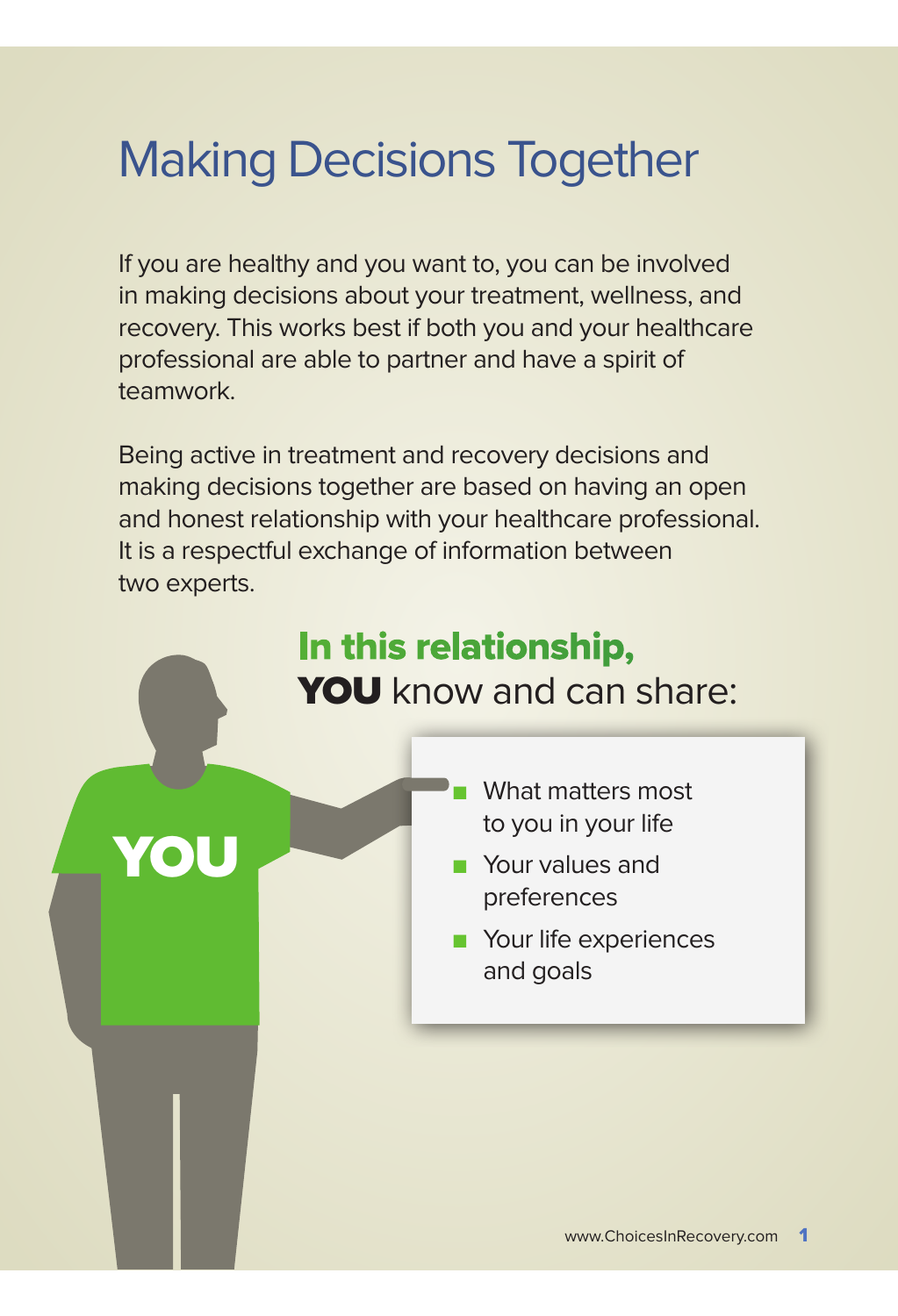### **Making Decisions Together (continued)**

### the HEALTHCARE PROFESSIONAL (HCP) can provide information on: In this relationship,

- Treatment/medication options
- $\blacksquare$  Details about the pros and cons of the options
- **n** Evidence to support information about the options
- $\blacksquare$  Mental health services
- **Notal When you are involved and receive** appropriate care based on **YOUR** needs, you may be more likely to follow through with treatment and services.
- **Notal Millen** you and your support network have a dialogue about your treatment and recovery, your health may improve.

HCP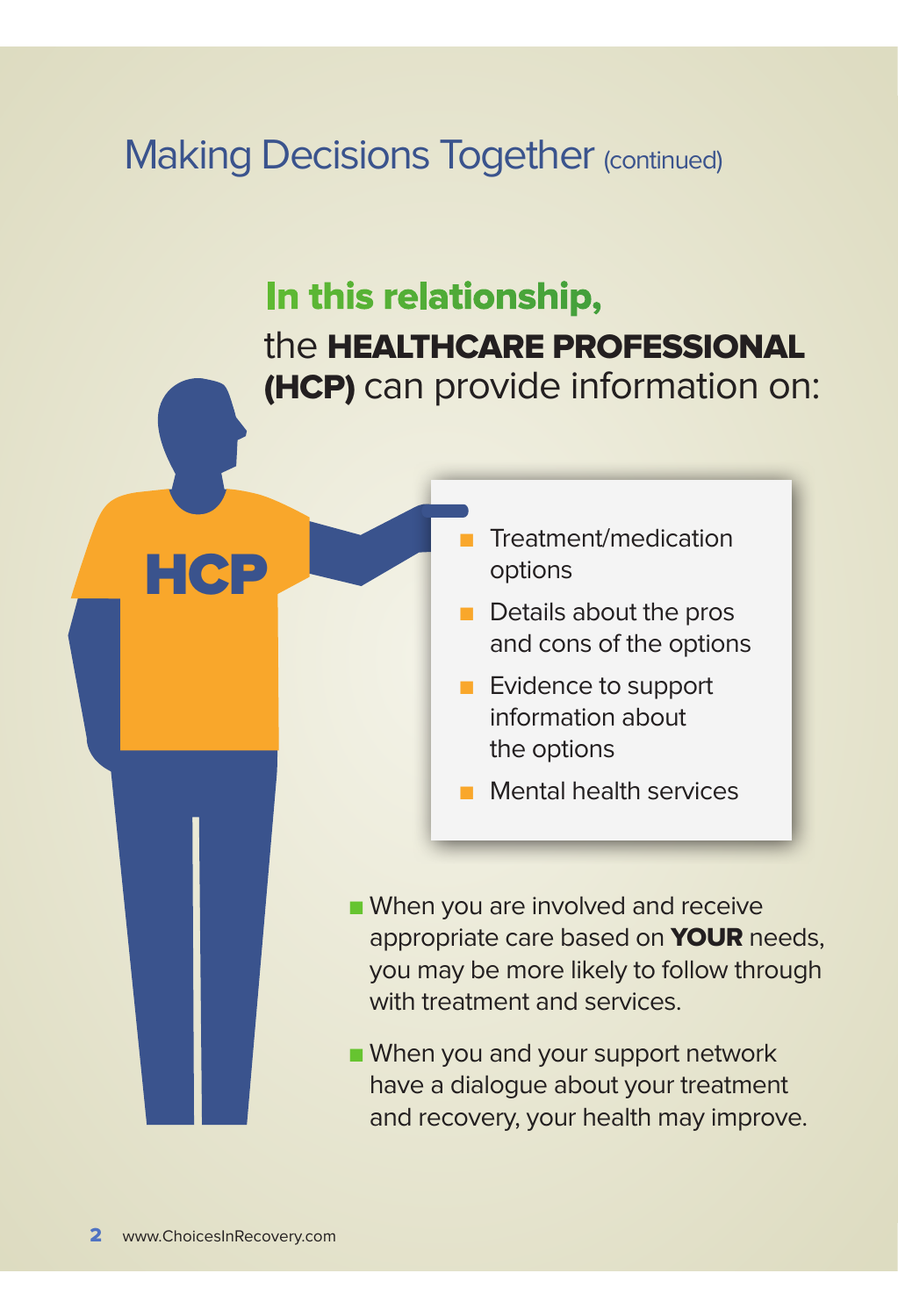## Elements of Making Decisions Together



Establish a Partnership







### Being Active in Your Recovery **EMPOWERS YOU to:**

- **n** Make informed decisions based on what's important to **YOU**.
- Receive treatment, medication, and services that reflect **YOUR** goals.
- **n** Make sure that decisions are right for **YOUR** needs and preferences. This may help motivate you to follow through with treatment and services YOU have played a part in choosing.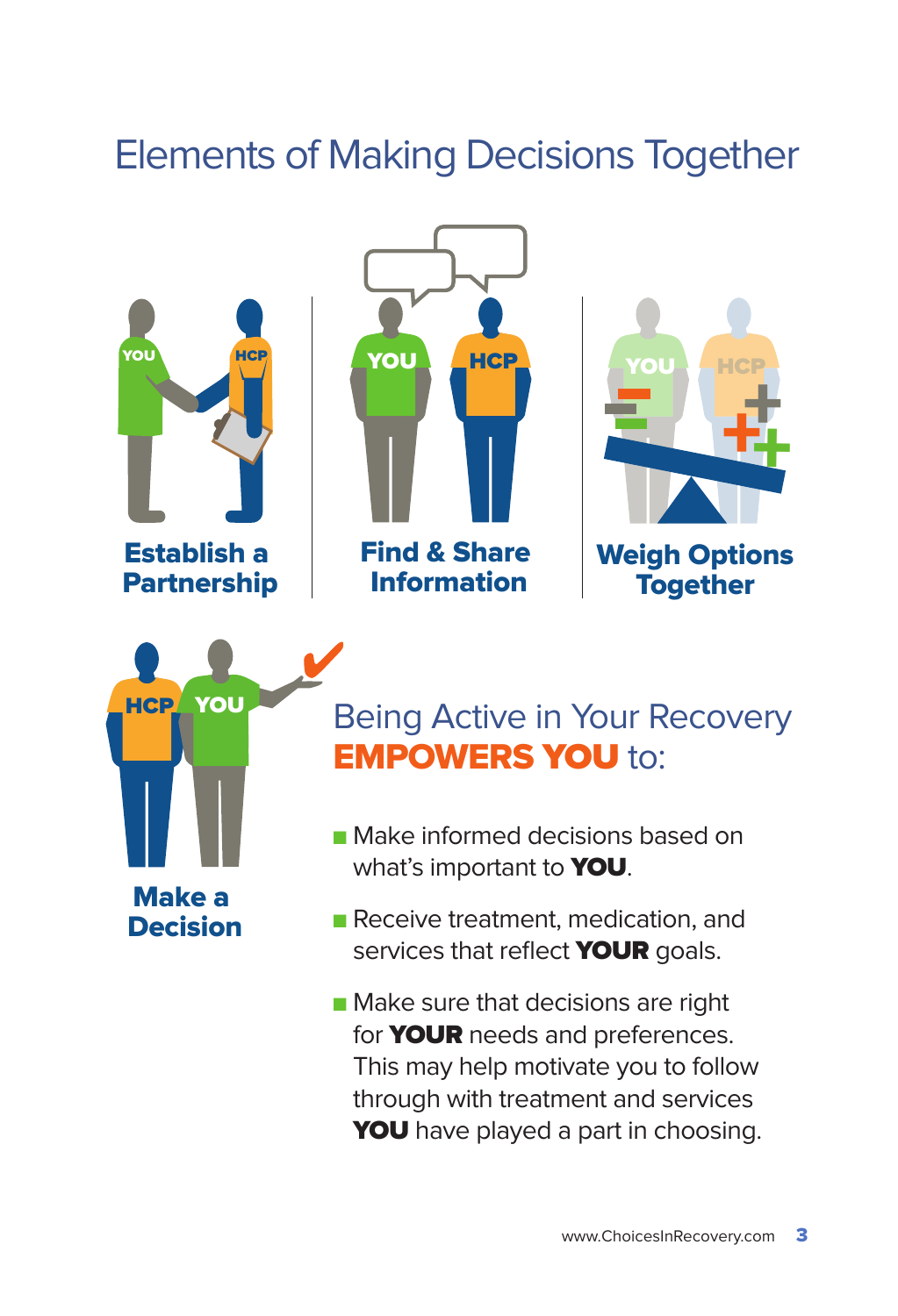## Your Support Network

The people who can support you in your recovery journey and decisions are called your **support network**.

Your support network may include:

- <sup>n</sup> **Family**
- **n** Spouse or partner
- <sup>n</sup> **Friends**
- <sup>n</sup> **Doctors**
- <sup>n</sup> **Nurses**
- **n** Therapists
- <sup>n</sup> **Social workers**
- <sup>n</sup> **Case managers**
- <sup>n</sup> **Peer counselors**
- $\blacksquare$  **Housing specialists**
- **n** Support group leaders
- <sup>n</sup> **Clergy**
- <sup>n</sup> **Others**

List the people who are part of your support network: ر<br>ا

NAME THEIR ROLE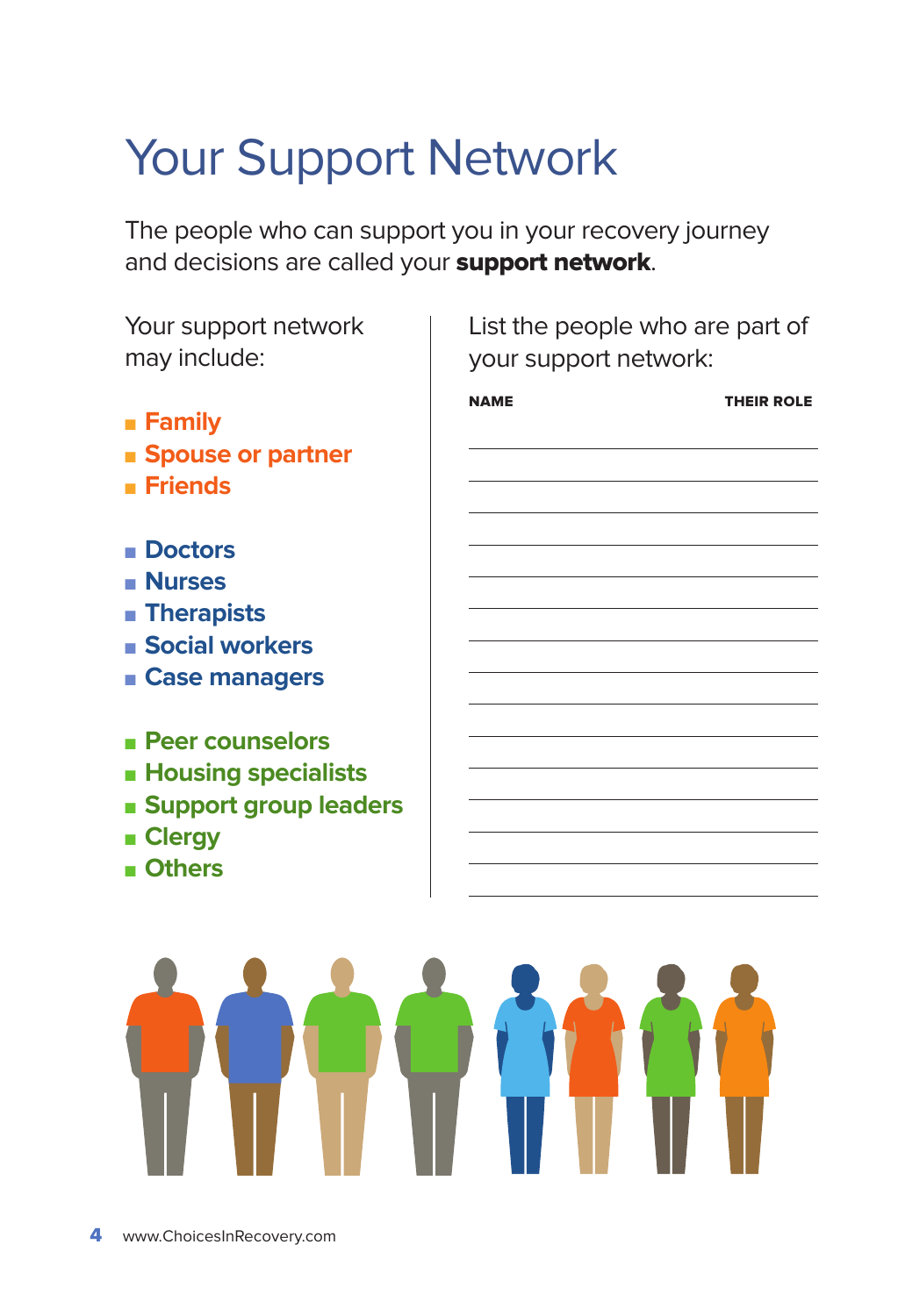## Recovery Decisions

Along the mental health recovery journey, you may be faced with decisions about **medication, therapy**, and overall health.

Other recovery decisions you may have to make may be related to housing, employment, and personal finances.

### Can you be a part of these decisions?



Yes! It's your right to participate in decisions about your treatment and recovery if you feel healthy and confident.

It's important to be aware that in some instances, like during a crisis situation or a relapse or hospitalization, it may not be possible or the right time to participate in decisions about your treatment. Your doctor will use medical judgment to determine if you are unable to participate.

Remember—YOU are an important member of your treatment team and are encouraged to communicate and partner with healthcare professionals about your treatment and recovery.

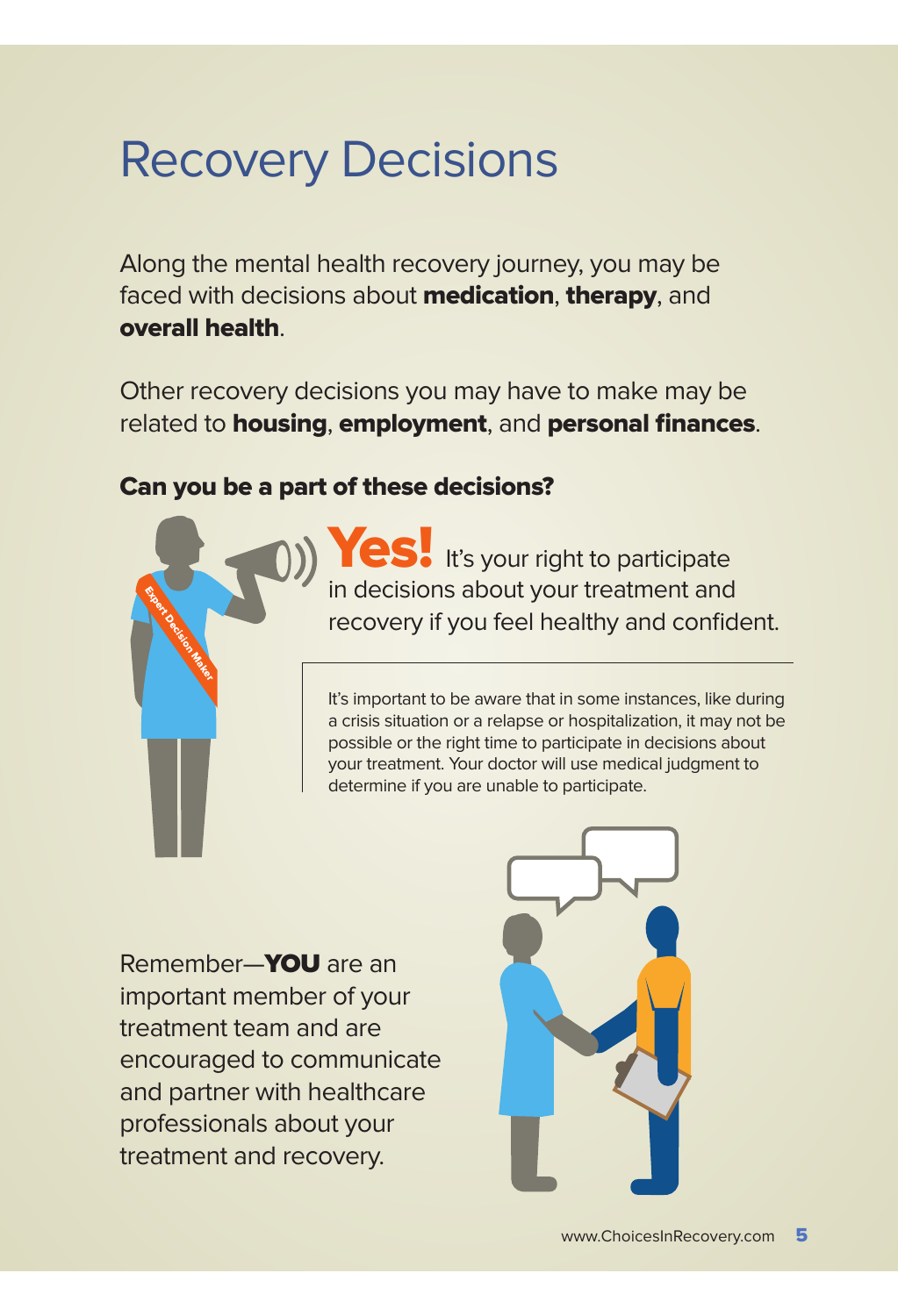## Every Day You Make Decisions



What are some other day-to-day decisions you make in your life?

Sometimes, decisions are related to your treatment and recovery.

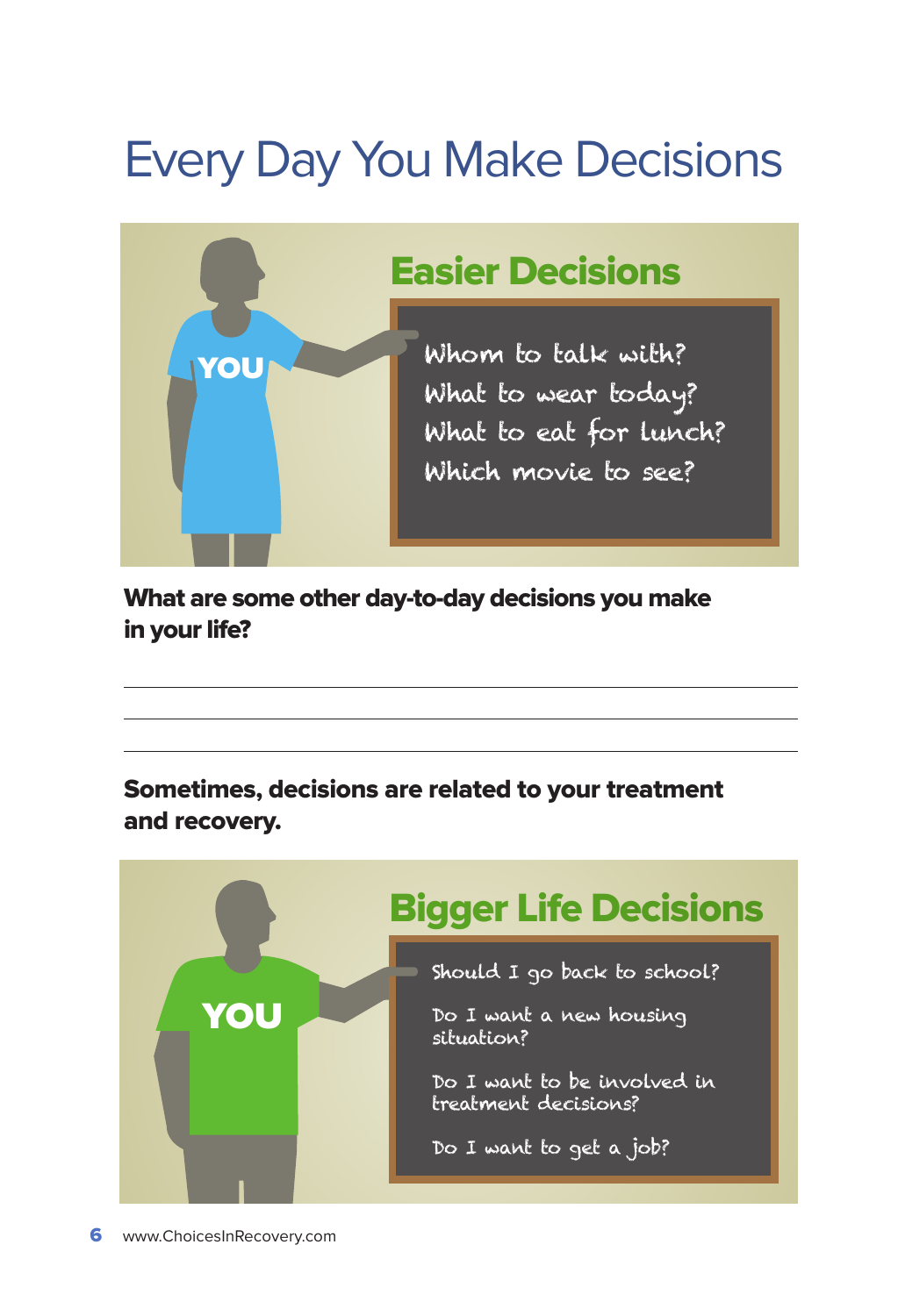## Bigger Life Decisions

### Check if you've ever had to make decisions in these areas.

- $\Box$  Going back to school
- $\Box$  Moving to new housing
- $\Box$  Getting a job
- $\Box$  Figuring out a treatment plan

### What are some other big decisions you make in your life?

It may take time to become comfortable with the idea of playing a more active role in your treatment and recovery. Who participates in decisions about your care and how you participate are ultimately **YOUR** choices.

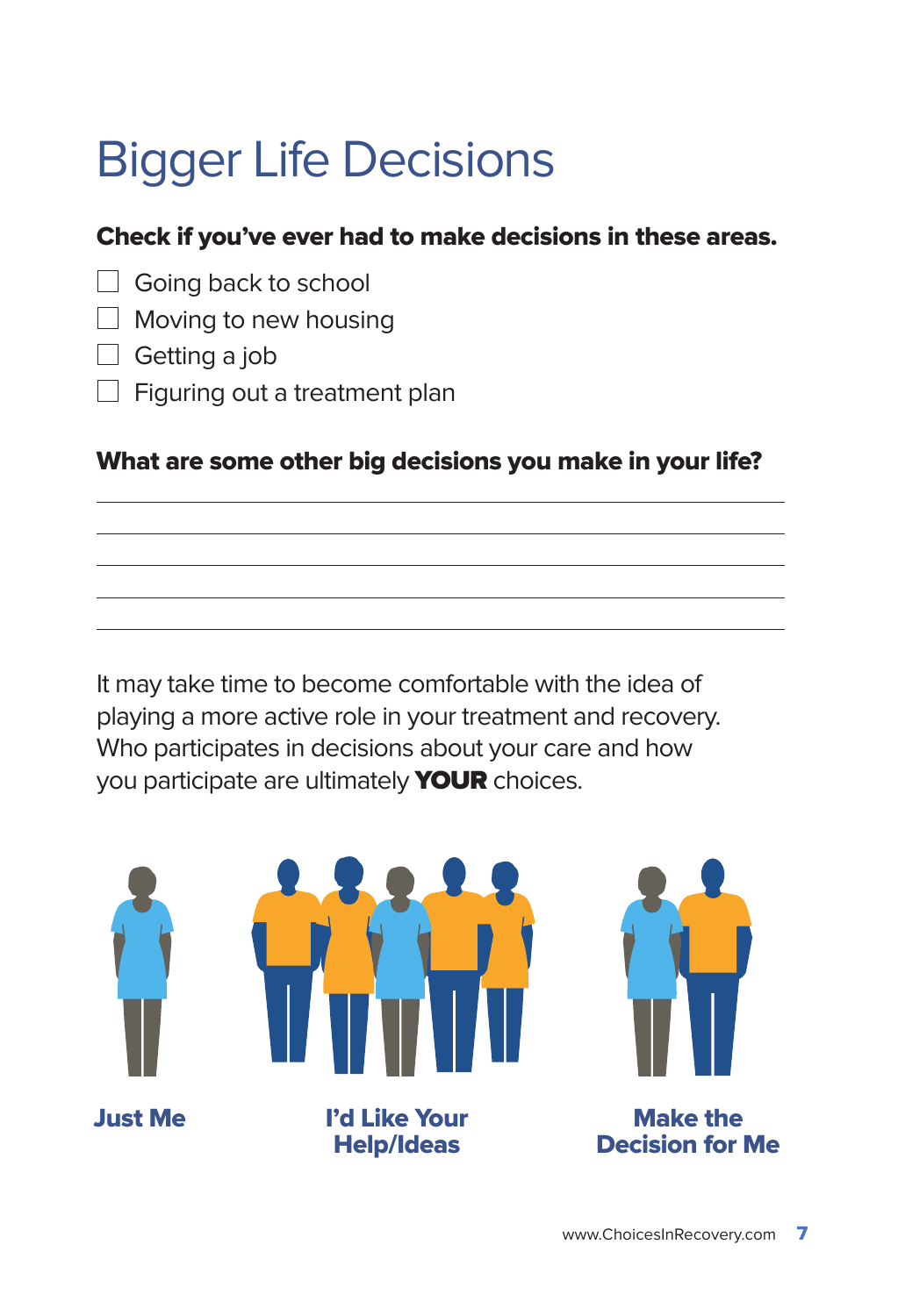### WORKSHEET EXAMPLE

### DECISION WORKSHEET: HOUSING

Use this worksheet to begin a conversation with your treatment team about your preferences and to make an informed decision that is best for your needs.

### DECISION

### What decision am I facing? Choosing a Housing Option

#### Whom do I want to participate in this decision?

| $\mathbf{V}$ Me                                    | $\Box$ My doctor              |
|----------------------------------------------------|-------------------------------|
| $\Box$ My therapist                                | My social worker/case manager |
| $\Box$ My family member, spouse/partner, or friend |                               |
| $\Box$ Other                                       | Other housing specialist      |

### VALUES AND PREFERENCES

Think about what your experiences, values, and preferences are around this topic. Make sure to share these with members of your treatment team.

### What is important to me (my values), and what are my experiences?

A safe place to live where I won't have to move often,

like I have in the past.

### WHAT ARE MY OPTIONS?

With the help of your treatment team, you can gather information and come up with a list of options that are available to you.

### OPTION A Stay in supportive housing

**OPTION B** Live on my own

OPTION C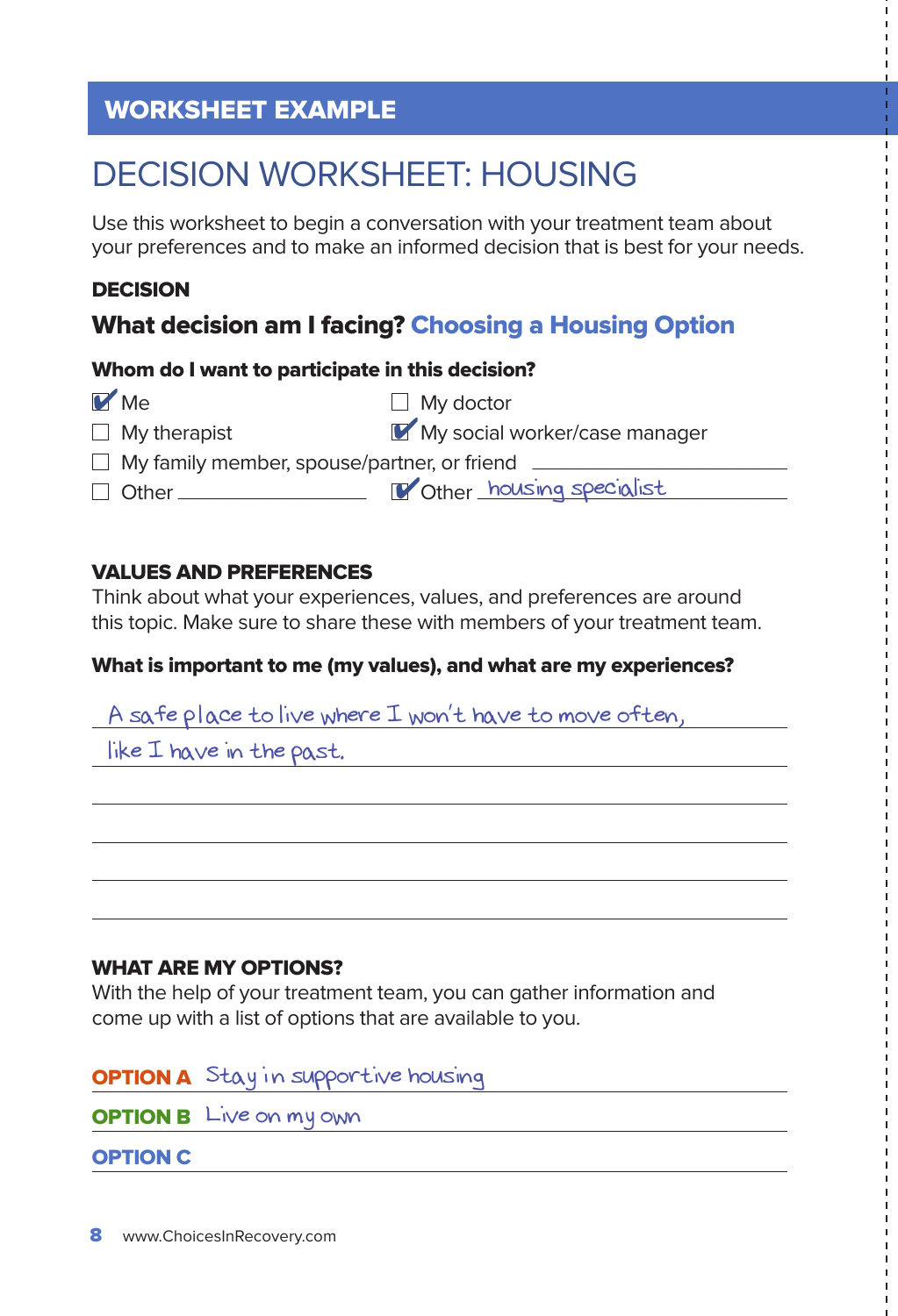### PROS AND CONS

Work with your support network to make an informed decision. Together, you can list the pros and cons based on your preferences and weigh your options. Use stars  $(\star)$  to show how important the pro or con is to you. Five stars (★★★★★) means it matters "a lot." No stars means "not at all."

| <b>OPTION A:</b> Stay in supportive housing                                                                                   |                               |                     |                               |  |
|-------------------------------------------------------------------------------------------------------------------------------|-------------------------------|---------------------|-------------------------------|--|
| $+$ PROS                                                                                                                      | <b>How much</b><br>it matters | $=$ CONS            | <b>How much</b><br>it matters |  |
| I would get daily support                                                                                                     | ***                           | May have a roommate |                               |  |
|                                                                                                                               |                               |                     |                               |  |
| <b>OPTION B:</b> Live on my own                                                                                               |                               |                     |                               |  |
| $+$ PROS                                                                                                                      | <b>How much</b><br>it matters | $=$ CONS            | <b>How much</b><br>it matters |  |
| Will have independence                                                                                                        | ***                           | No live-in support  | $+ +$                         |  |
|                                                                                                                               |                               |                     |                               |  |
| <b>OPTION C:</b>                                                                                                              |                               |                     |                               |  |
| $+$ PROS                                                                                                                      | <b>How much</b><br>it matters | $=$ CONS            | <b>How much</b><br>it matters |  |
|                                                                                                                               |                               |                     |                               |  |
|                                                                                                                               |                               |                     |                               |  |
|                                                                                                                               |                               |                     |                               |  |
| <b>NOW, IT IS TIME TO MAKE A DECISION</b><br>$M = 2$ and $M = 12$ and $M = 12$<br>$\mathbf{r}$ . The contract of $\mathbf{r}$ |                               |                     |                               |  |

#### Which option do you prefer?

| $\Box$ OPTION A | $\Box$ OPTION B                                     | $\Box$ OPTION C | <b>UNSURE</b> |
|-----------------|-----------------------------------------------------|-----------------|---------------|
|                 | Which option does my support network member prefer? |                 |               |
| $\Box$ OPTION A | $\Box$ OPTION B                                     | $\Box$ OPTION C | $\Box$ UNSURE |
|                 |                                                     |                 |               |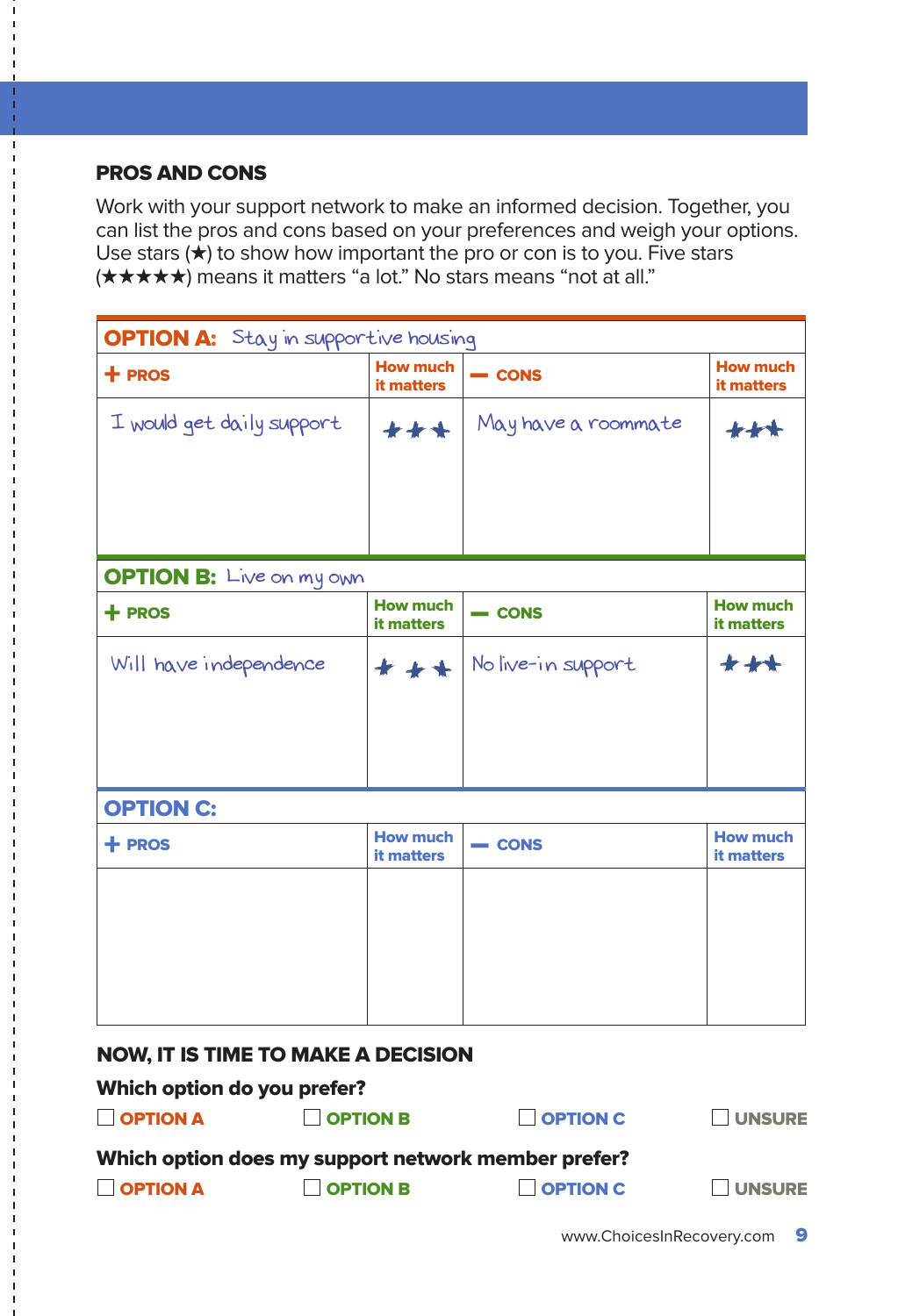## Decisions Along the Recovery Journey

For people living with schizophrenia, bipolar disorder, or schizoaffective disorder, there are many decisions along the recovery journey.

One important treatment decision is about medication—which, for many people, is a foundation of recovery.

There also are other decisions about supportive treatments that help a person's recovery.

### Supportive treatments might include:

- **n** Going to therapy
- **n** Attending support groups
- **n** Finding safe and stable housing
- Getting employment or vocational counseling



What other supportive treatments could help YOU in your recovery?

 $\frac{1}{2}$  ,  $\frac{1}{2}$  ,  $\frac{1}{2}$  ,  $\frac{1}{2}$  ,  $\frac{1}{2}$  ,  $\frac{1}{2}$  ,  $\frac{1}{2}$  ,  $\frac{1}{2}$  ,  $\frac{1}{2}$  ,  $\frac{1}{2}$  ,  $\frac{1}{2}$  ,  $\frac{1}{2}$  ,  $\frac{1}{2}$  ,  $\frac{1}{2}$  ,  $\frac{1}{2}$  ,  $\frac{1}{2}$  ,  $\frac{1}{2}$  ,  $\frac{1}{2}$  ,  $\frac{1$  $\Box$  $\sum_{i=1}^n\frac{1}{i!}\sum_{i=1}^n\frac{1}{i!}\sum_{i=1}^n\frac{1}{i!}\sum_{i=1}^n\frac{1}{i!}\sum_{i=1}^n\frac{1}{i!}\sum_{i=1}^n\frac{1}{i!}\sum_{i=1}^n\frac{1}{i!}\sum_{i=1}^n\frac{1}{i!}\sum_{i=1}^n\frac{1}{i!}\sum_{i=1}^n\frac{1}{i!}\sum_{i=1}^n\frac{1}{i!}\sum_{i=1}^n\frac{1}{i!}\sum_{i=1}^n\frac{1}{i!}\sum_{i=1}^n\frac{$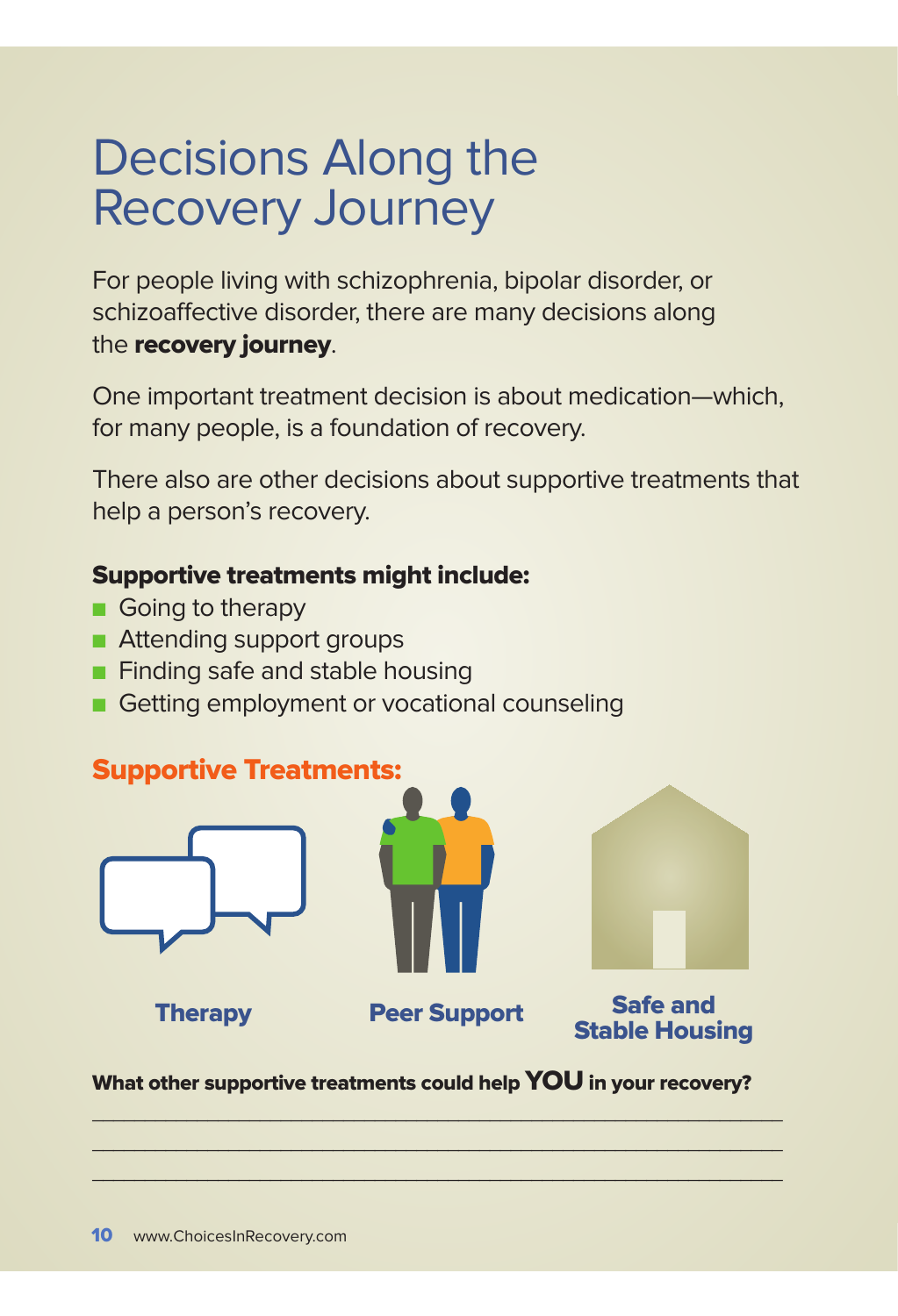## Medication Decisions

If medication is part of your treatment, partner with your doctor to chose the best medication for **YOUR** needs. The following information is specific to schizophrenia medication.

### Schizophrenia Medication Considerations

### Talk to your doctor about:

- **n** Your medical history
- **n** Risks and benefits
- **Potential side effects**
- $\blacksquare$  How to take the medication
- $\blacksquare$  Financial costs



### Schizophrenia Medication Options

- **n Oral medications** are taken every day or multiple times a day and include pills, dissolvable tablets, and oral solutions.
- **n Injectable medications** are taken in different ways.
	- Short-acting injections can be taken daily, and often are used in crisis situations.
	- Long-acting injections are taken once or twice a month.



Talking to your doctor about these and other considerations can help you understand your options and the benefits and risks.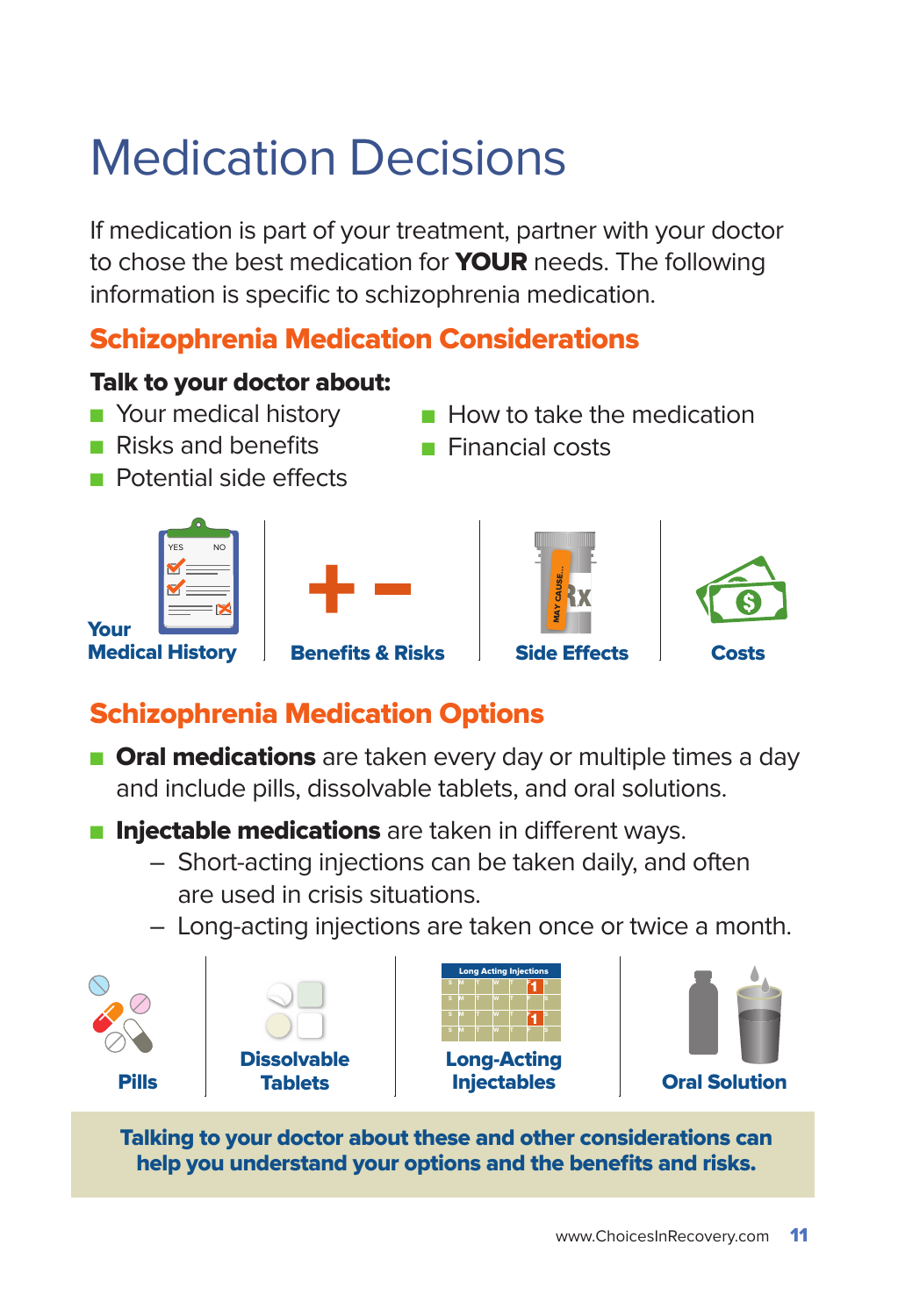### DECISION WORKSHEET: MEDICATION

Use this worksheet to begin a conversation with your treatment team about your preferences and to make an informed decision that is best for your needs.

### DECISION

### What decision am I facing? Choosing a Medication

#### Whom do I want to participate in this decision?

| Me Me                                                     | $\Box$ My doctor                     |
|-----------------------------------------------------------|--------------------------------------|
| $\Box$ My therapist                                       | $\Box$ My social worker/case manager |
| $\Box$ My family member, spouse/partner, or friend $\Box$ |                                      |
|                                                           | l I Other                            |

### VALUES AND PREFERENCES

Think about your medical history, experiences with medication, and what your values and preferences are around this topic. Make sure to share these with your doctor and members of your treatment team.

### What is important to me (my values), and what are my experiences?

#### WHAT ARE MY OPTIONS?

With the help of your treatment team, you can gather information and come up with a list of options that are available to you.

|                     | <b>NAME</b> | <b>PURPOSE</b> |  |
|---------------------|-------------|----------------|--|
| <b>MEDICATION A</b> |             |                |  |
| <b>MEDICATION B</b> |             |                |  |
| <b>MEDICATION C</b> |             |                |  |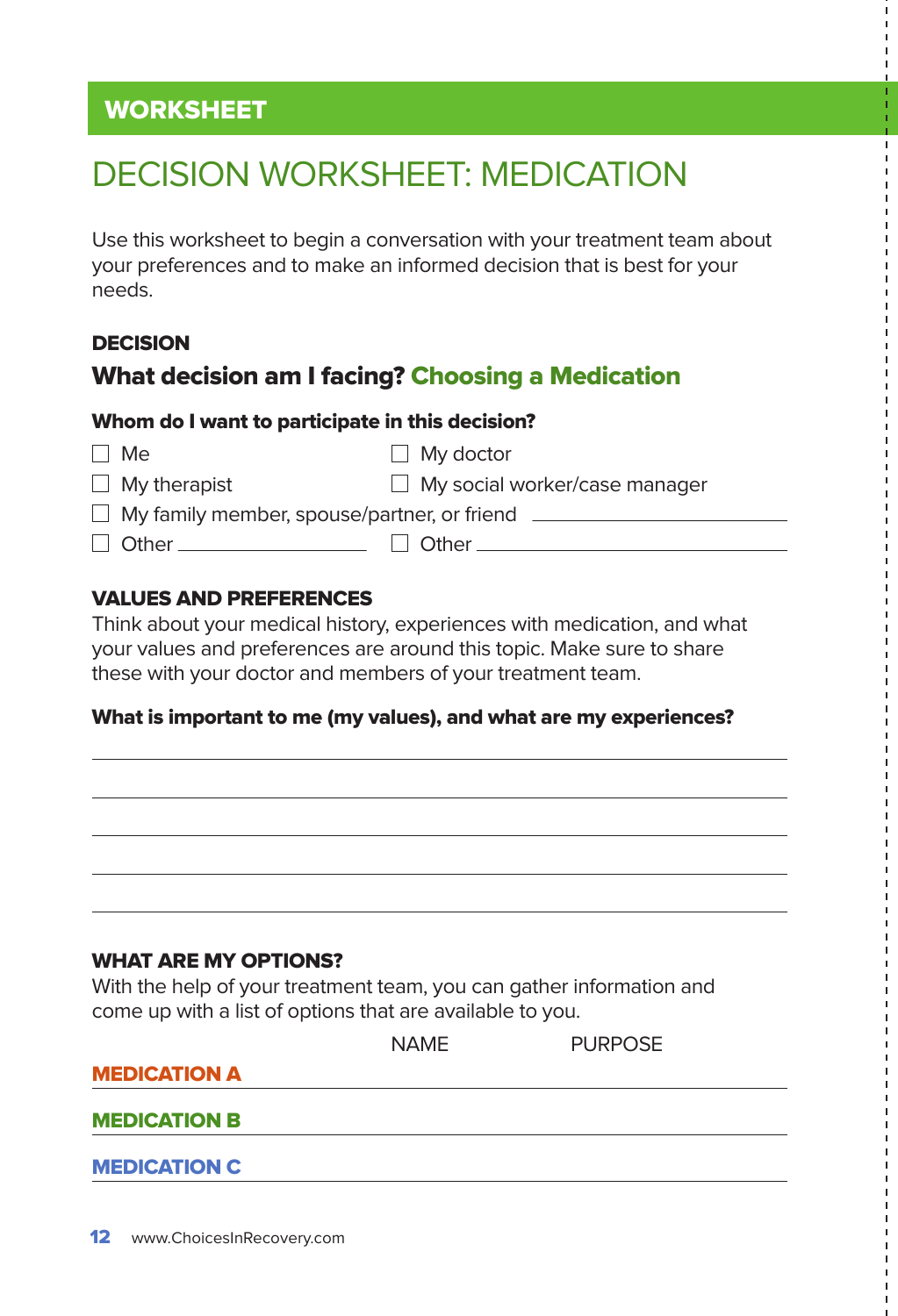### PROS AND CONS

Work with your support network to make an informed decision. Together, you can list the pros and cons based on your preferences and weigh your options. Use stars  $(\star)$  to show how important the pro or con is to you. Five stars (★★★★) means it matters "a lot." No stars means "not at all."

| <b>MEDICATION A:</b> |                               |               |                               |  |
|----------------------|-------------------------------|---------------|-------------------------------|--|
| $+$ PROS             | <b>How much</b><br>it matters | $\equiv$ CONS | <b>How much</b><br>it matters |  |
|                      |                               |               |                               |  |
|                      |                               |               |                               |  |
|                      |                               |               |                               |  |
| <b>MEDICATION B:</b> |                               |               |                               |  |
| + PROS               | <b>How much</b><br>it matters | $=$ CONS      | <b>How much</b><br>it matters |  |
|                      |                               |               |                               |  |
|                      |                               |               |                               |  |
|                      |                               |               |                               |  |
| <b>MEDICATION C:</b> |                               |               |                               |  |
| $+$ PROS             | <b>How much</b><br>it matters | $\equiv$ CONS | <b>How much</b><br>it matters |  |
|                      |                               |               |                               |  |
|                      |                               |               |                               |  |
|                      |                               |               |                               |  |
|                      |                               |               |                               |  |

#### NOW, IT IS TIME TO MAKE A DECISION

| Which option do you prefer?         |                                                                 |                 |               |  |  |  |
|-------------------------------------|-----------------------------------------------------------------|-----------------|---------------|--|--|--|
| $\Box$ OPTION A                     | <b>OPTION B</b>                                                 | <b>OPTION C</b> | <b>UNSURE</b> |  |  |  |
| Which option does my doctor prefer? |                                                                 |                 |               |  |  |  |
| $\Box$ OPTION A                     | <b>OPTION B</b>                                                 | OPTION C        | <b>UNSURE</b> |  |  |  |
|                                     | Are my doctor and I in agreement about the medication decision? |                 |               |  |  |  |
| <b>I</b> YES                        |                                                                 |                 |               |  |  |  |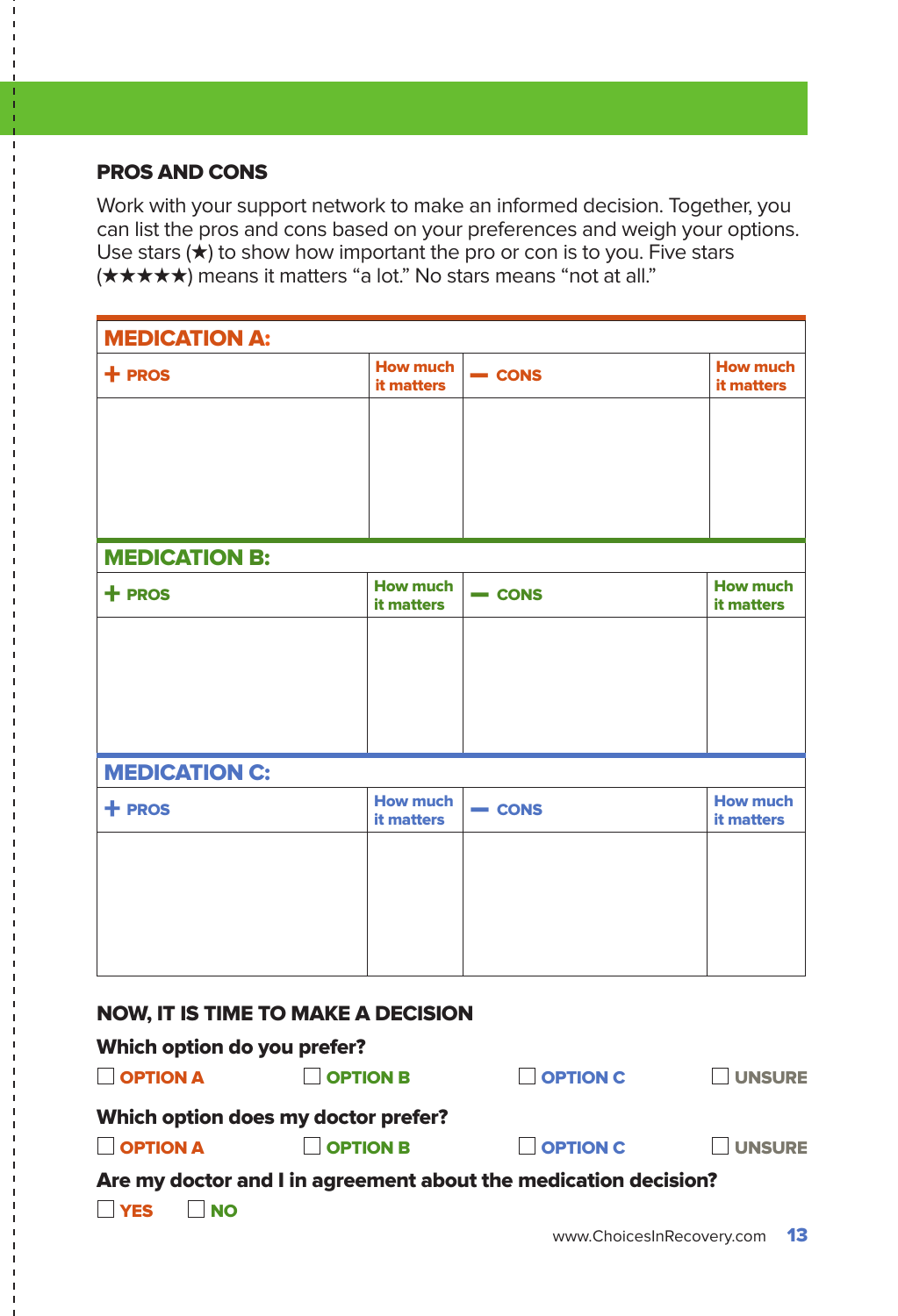### DECISION WORKSHEET

Use this worksheet to begin a conversation with your treatment team about your preferences and to make an informed decision that is best for your needs.

### DECISION What decision am I facing? \_\_\_\_\_\_\_\_\_\_\_\_\_\_\_\_\_\_\_\_\_\_\_\_\_\_\_\_\_\_\_\_

Next, decide how big of a role you want to play in the decision. If you decide to take part in the decision, you can use the rest of the worksheet to help guide your thoughts and discussion with your treatment team.

\_\_\_\_\_\_\_\_\_\_\_\_\_\_\_\_\_\_\_\_\_\_\_\_\_\_\_\_\_\_\_\_\_\_\_\_\_\_\_\_\_\_\_\_\_\_\_\_\_\_\_\_\_\_\_\_\_\_\_

#### Whom do I want to participate in this decision?

| $\Box$ Me                                                 | $\Box$ My doctor                     |
|-----------------------------------------------------------|--------------------------------------|
| $\Box$ My therapist                                       | $\Box$ My social worker/case manager |
| $\Box$ My family member, spouse/partner, or friend $\Box$ |                                      |
|                                                           | $\Box$ Other $\Box$                  |

### VALUES AND PREFERENCES

Think about what your experiences, values, and preferences are around this topic. Make sure to share these with members of your treatment team.

### What is important to me (my values), and what are my experiences?

#### WHAT ARE MY OPTIONS?

Now, with the help of your treatment team, you can gather information and details and come up with a list of the options that are available to you.

| <b>OPTION A</b> |  |  |
|-----------------|--|--|
| <b>OPTION B</b> |  |  |
| <b>OPTION C</b> |  |  |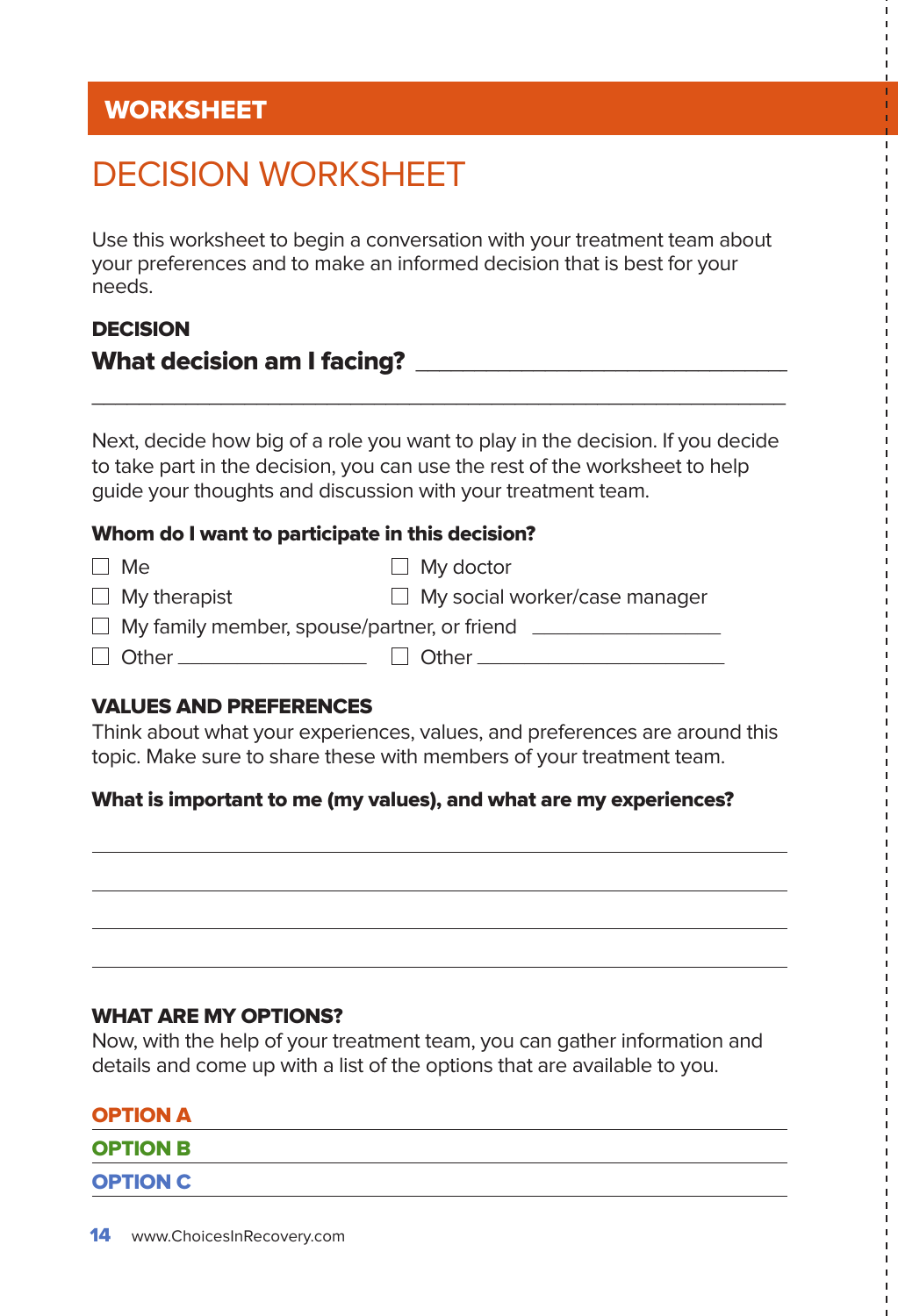### PROS AND CONS

Work with your support network to make an informed decision. Together, you can list the pros and cons based on your preferences and weigh your options. Use stars  $(\star)$  to show how important the pro or con is to you. Five stars (★★★★★) means it matters "a lot." No stars means "not at all."

| <b>OPTION A:</b> |                               |               |                               |  |
|------------------|-------------------------------|---------------|-------------------------------|--|
| $+$ PROS         | <b>How much</b><br>it matters | $=$ CONS      | <b>How much</b><br>it matters |  |
|                  |                               |               |                               |  |
|                  |                               |               |                               |  |
|                  |                               |               |                               |  |
|                  |                               |               |                               |  |
| <b>OPTION B:</b> |                               |               |                               |  |
| $+$ PROS         | <b>How much</b><br>it matters | $\equiv$ CONS | <b>How much</b><br>it matters |  |
|                  |                               |               |                               |  |
|                  |                               |               |                               |  |
|                  |                               |               |                               |  |
|                  |                               |               |                               |  |
| <b>OPTION C:</b> |                               |               |                               |  |
| $+$ PROS         | <b>How much</b><br>it matters | $=$ CONS      | <b>How much</b><br>it matters |  |
|                  |                               |               |                               |  |
|                  |                               |               |                               |  |
|                  |                               |               |                               |  |
|                  |                               |               |                               |  |
|                  |                               |               |                               |  |

#### NOW, IT IS TIME TO MAKE A DECISION

### Which option do you prefer?

| $\Box$ OPTION A | $\Box$ OPTION B                                     | $\Box$ OPTION C | $\Box$ UNSURE |
|-----------------|-----------------------------------------------------|-----------------|---------------|
|                 | Which option does my support network member prefer? |                 |               |
| $\Box$ OPTION A | <b>OPTION B</b>                                     | $\Box$ OPTION C | <b>UNSURE</b> |
|                 |                                                     |                 | <b>AE</b>     |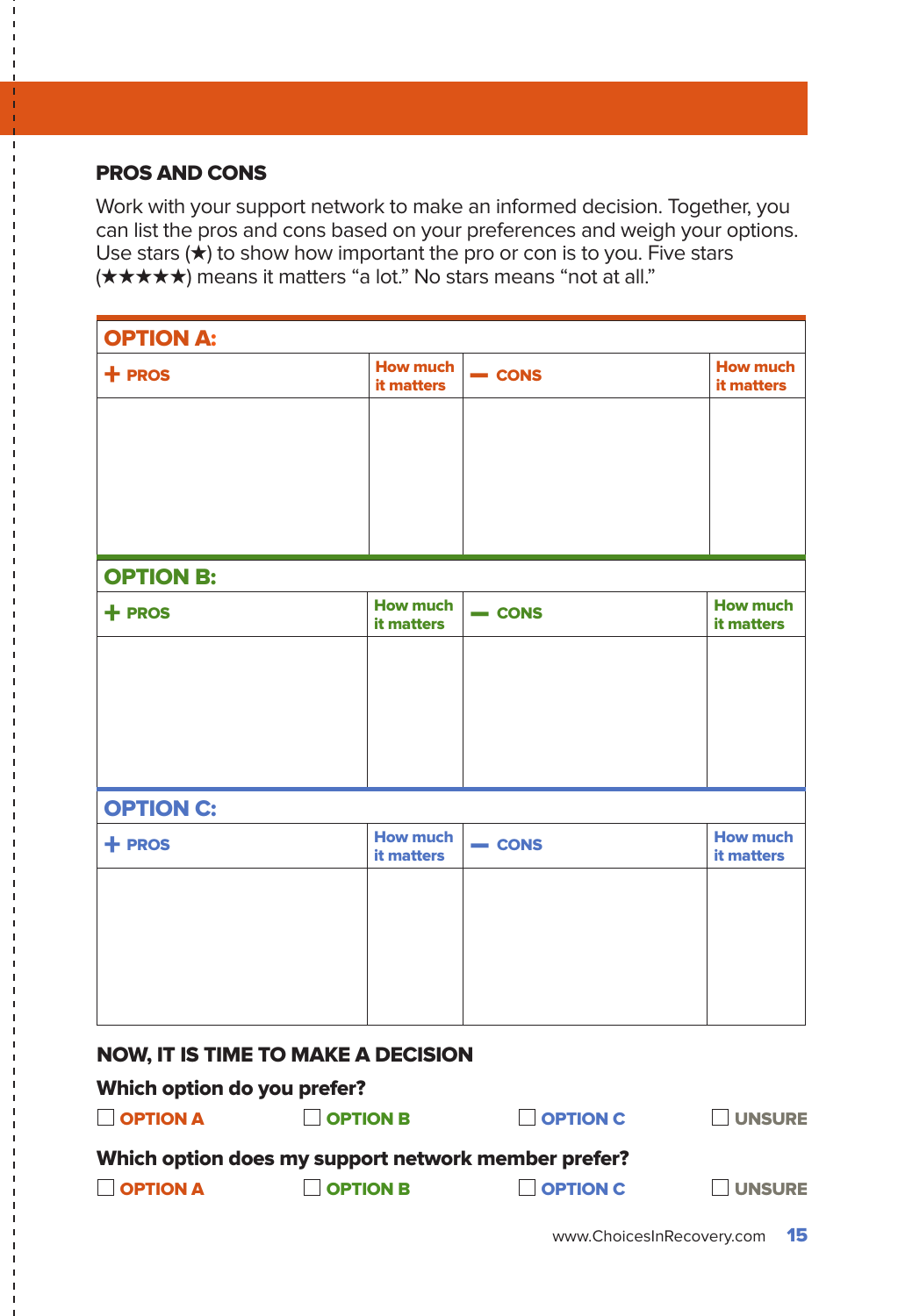## Be Active in Your Treatment

### Practice Partnership

Remember, you and your treatment team are equal partners. Ideally, your relationship should be built on mutual trust and respect.

### Inform Yourself

Try to get as much information as possible about your mental health condition and available medication and treatments. Being informed will empower and prepare you to make decisions.



### Be Open and Honest

Tell your treatment team what's important to you. Don't be shy—say what you want and need from your treatment.

### Listen Carefully



Take notes to remember what was said during your appointments. If it's helpful, bring a friend or relative with you for support and another set of ears.

### Ask Questions



Discuss available treatment options and the pros and cons. If you don't understand or need something explained more clearly—speak up!

### Access Culturally Competent Care

Everybody deserves mental health treatment that respects his or her cultural beliefs and language needs. It's your right to ask for an interpreter or a healthcare professional who is familiar with, and sensitive to, your cultural needs.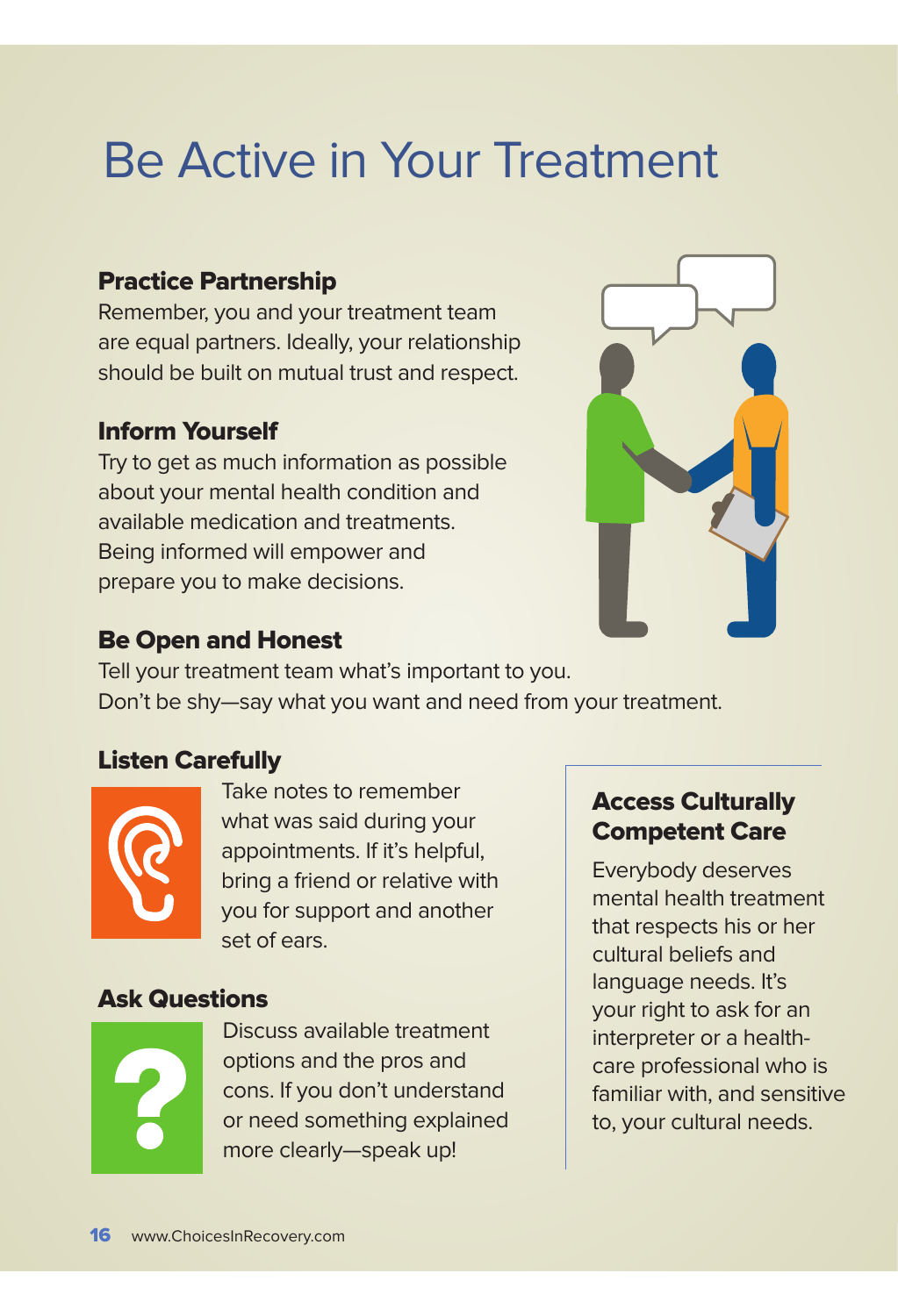## Decision Aids Can Be Helpful



Decision aids are used in mental health and other health conditions to help YOU work through treatment and recovery decisions with YOUR treatment team.

 $\blacksquare$  They provide information about the condition, treatment options, and risks and benefits of each option.



**n** They also can help you organize and share what's important to you and any worries or concerns you may have with your healthcare professional and treatment team.

Decision aids can be booklets, group discussions, computer-based programs, or decision boards.

There are many decision aids available for people living with mental health or other health conditions. Ask your treatment team for assistance, or feel free to search the Internet for decision aids.

It is important to note that decision aids DO NOT replace discussions with your healthcare professional, but they can add to the discussion.